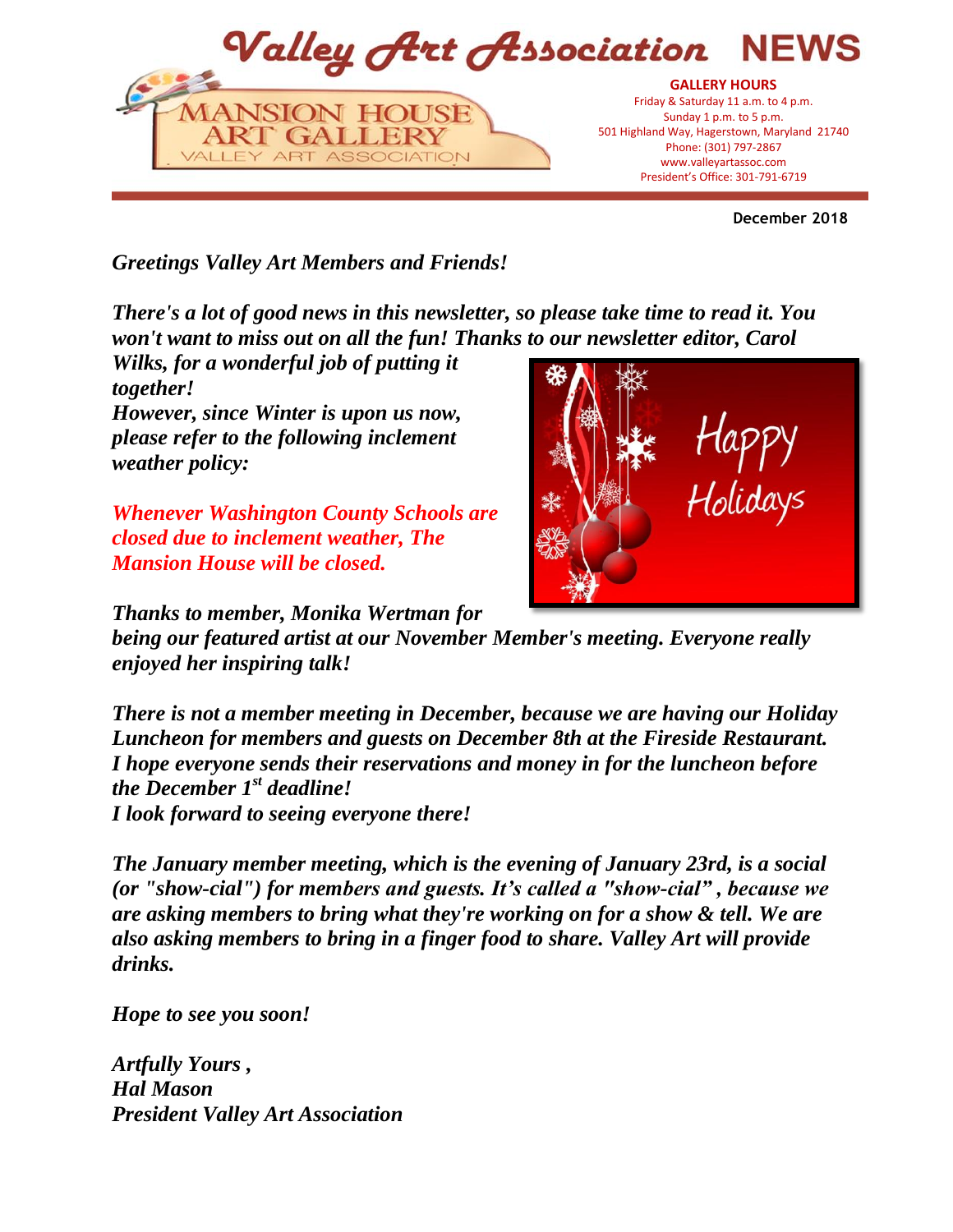### **Membership News**

#### **Historian/Archivist**

**We are STILL actively searching for a member to keep track of all VAA significant activity both published and unpublished including the 80th Anniversary celebration and all significant group activity afterward. This would include collection of any published articles and pictures taken of these activities and would be kept in a book such as a scrapbook for historical purposes. If interested, please contact either Hal or Donna Mason. Their contact information is on the back cover of this newsletter.**

#### **New Valley Art Liaison**

**Marjorie Tressler will be taking the position of Valley Art liaison with the Washington County Association of Museums and Historic Sites, a position which was previously held by Lucy Ecker.**

#### **Information about the VAA Membership List**

**A current Membership List is kept on the desk at the Mansion House. It is kept up-to-date by the treasurer and includes information as to whether VAA dues have been received. Membership dues are \$30 for July 1, 2018 through June 30, 2019, If you wish to check the status of your dues or if you have any changes to your contact information, please call the Mansion House during its open hours and the sitter will write the changes on the list. We've been attracting many new members and hope to continue. We encourage all members to invite friends to our monthly meetings even if they don't paint or draw. Art is for EVERYONE!!!I YOU DON'T HAVE TO BE AN "ARTIST" TO JOIN THE VALLEY ART ASSOCIATION! Please check out the list of our activities below!**

**Workshops/Classes Exhibitions Trips and Travel in Art Mansion House Maintenance**

**Membership/Phone Tree Hospital Shows and Publicity Events Planning Library**

**Nominating Program**

**If you have special interests that you wish to pursue, e.g., workshops, trips and travel, publicity for art, there are sign-up lists for various activities on the desk at the Mansion House Art Gallery. Please feel free to stop in at the Mansion House during its open hours to check the lists, add your name, or you may call to ask the sitter for assistance.**

#### **Valley Art Association/Mansion House Sales Policy Attention All Gallery Members**

**Mansion House Sales Policy with regard to Maryland Sales and Use Tax (SUT)**

**Valley Art Members who sell anything (artwork, crafts, etc.) in the Mansion house must have a Maryland State Sales and Use Tax ID. Valley Art Association collects sales tax on all sales, and the sales tax money collected is paid to the member. It is the responsibility of the member to then pay that amount to the Maryland State Comptroller. Members need to provide their Sales Tax ID number to the Valley Art Association.** 

**If members wish to only display their work, but not sell it, they should mark their items "NFS" for NOT FOR SALE. They can provide their contact info in the event customers want to purchase from the member directly.** 

**When you are preparing sales slips, please include the following:**

- **Sales Tax**
- **Your Initials or name on the sales slip to identify who took care of the sale**
- **Payment – cash, credit card or personal checks accepted.**

**Identification – you may be requested to present your name, address & phone number and/or asked to present I.D. This information will not be given to 3rd parties, nor used for solicitation purposes. Discounts – are at the sole discretion of the artist.**

**Returns – returns and other transaction adjustments may only be arranged between the artist and purchaser. Your patience is appreciated while your art purchase is recorded and processed by VAA volunteer docent. Thank you for your support. Enjoy!**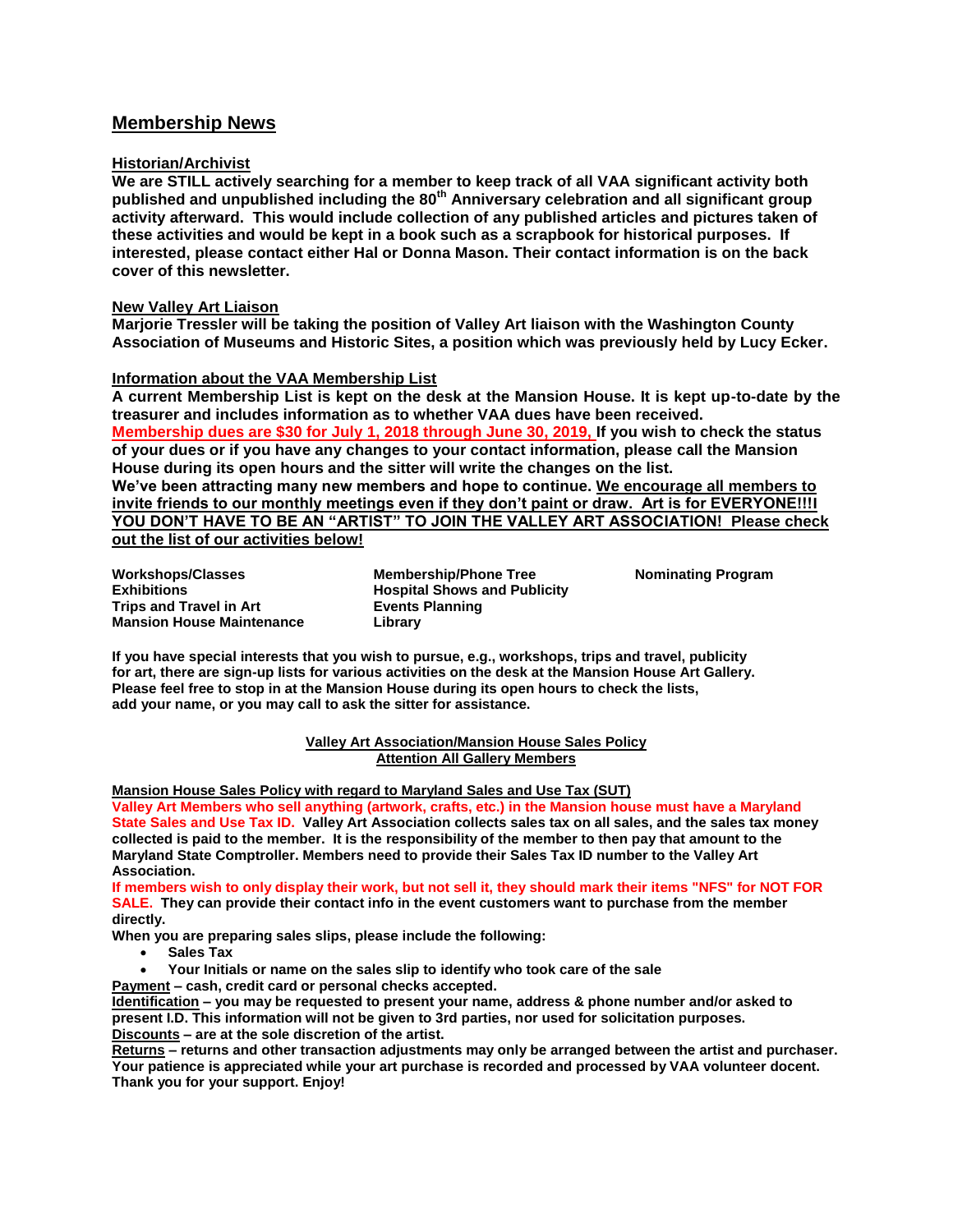## **Show Schedule December North Gallery Show: Illuminations**

**All artwork should be ready to hang with a wire on the back.**

**Paintings can be dropped off the weekend before the show during open hours: 11 to 4 on Friday and Saturday and 1 to 5 on Sunday. Drop/off pick up on Tuesday morning before the show opens. The new show will be hung from 10 AM to 12 Noon and anyone willing to help will be welcomed with open arms.**

# **\*All (and Solo) Member Shows**

# **Month** Title/Exhibitor Drop Off Dates Opening Closing Pick Up Date **December Illuminations\* November 23-25 November 30 December 30 January 1, 2019**

**2018**

|                  |                                                                | 2019                             |                   |                    |                    |
|------------------|----------------------------------------------------------------|----------------------------------|-------------------|--------------------|--------------------|
| January          | <b>Home is Where</b><br>the Heart Is*                          | December 28-30                   | January 4         | January 27         | <b>Jan 29</b>      |
| February         | <b>Recipe for</b><br>Romance*                                  | January 26-28                    | <b>February 1</b> | <b>February 24</b> | <b>February 26</b> |
| <b>March</b>     | Cumberland*                                                    | February 22-24                   | March 1           | March 31           | <b>April 2</b>     |
| <b>April</b>     | <b>Marguerite Cyr</b>                                          | <b>March 29-31</b>               | April 5           | April 28           | April 30           |
| May              | <b>Janie Moltrup</b>                                           | <b>April 26-28</b>               | May 3             | <b>May 26</b>      | <b>May 28</b>      |
| June/July        | <b>Here Comes the</b><br>Sun and<br><b>Miniatures</b><br>Show* | May 24-26                        | <b>May 31</b>     | June 30            | July 2             |
| <b>August</b>    | <b>Lily Ramos</b>                                              | <b>July 26-28</b>                | <b>August 2</b>   | September 1        | September 3        |
| <b>September</b> | Make Me Laugh*                                                 | <b>August 30-</b><br>September 1 | September 6       | September 29       | October 1          |
| <b>October</b>   | <b>Abstract Show*</b>                                          | September 27-29                  | October 4         | October 27         | October 29         |
| <b>November</b>  | <b>Dragons, Fairies</b><br>and Fantasies*                      | October 25-27                    | November 1        | December 1         | December 3         |
| <b>December</b>  | <b>Winter Nights;</b><br><b>Winter Lights*</b>                 | November 29-<br>December 1       | December 6        | December 29        | December31         |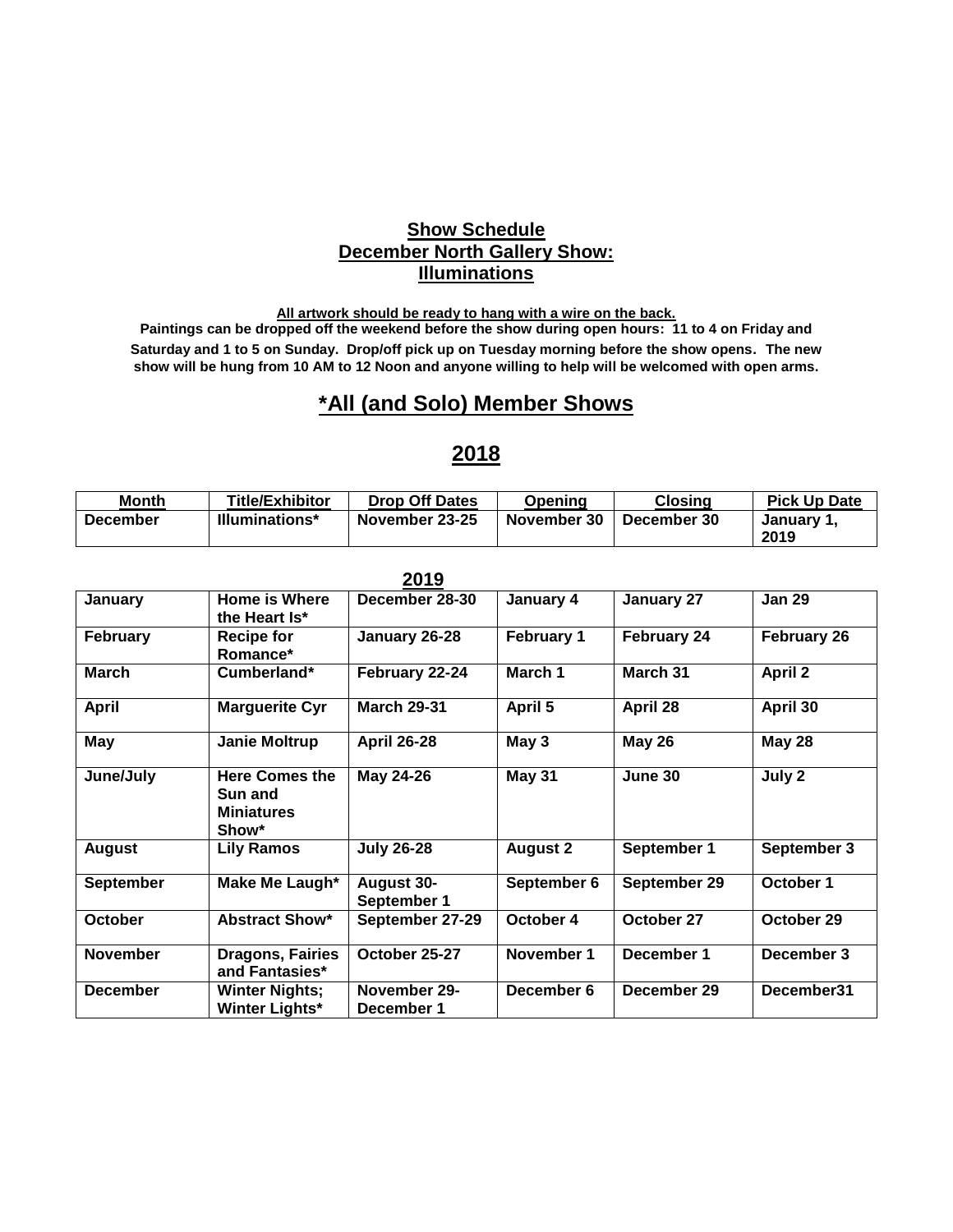# **Valley Art Association 2018-2019 Meeting Schedule**

| 12/8/18  | $11:00 - 1:30$ | <b>Holiday Lunch</b>                                          | <b>Fireside</b><br><b>Restaurant</b><br><b>Holiday Lunch</b><br>time is 11am-<br>1:30 <sub>pm</sub> | $10.50 + tax + tip =$<br>\$13.13 per person<br>for the Hot<br>luncheon: chicken<br>marsala, potatoes<br>au gratin and mixed<br>vegetables plus<br>soup and salad bar,<br>non-alcoholic<br>beverages and<br>assorted desserts. |
|----------|----------------|---------------------------------------------------------------|-----------------------------------------------------------------------------------------------------|-------------------------------------------------------------------------------------------------------------------------------------------------------------------------------------------------------------------------------|
| 12/30/18 |                | <b>Christmas Craft</b><br><b>Market Closes</b>                |                                                                                                     |                                                                                                                                                                                                                               |
| 1/23/19  | 7pm            | <b>Member</b><br>Show-cial (which<br>means "get<br>together") |                                                                                                     | <b>Members please</b><br>bring a painting of<br>your own plus<br>finger food to share                                                                                                                                         |
| 2/27/19  | 7pm            | <b>Business</b><br><b>Meeting and</b><br><b>Snacks</b>        | 7:30pm Demo by<br><b>Ziggy</b><br><b>Wolodkewitsch</b>                                              | Ziggy will give a talk<br>on color as it<br>pertains to painting                                                                                                                                                              |
| 3/27/19  | 7pm            | <b>Business</b><br><b>Meeting and</b><br><b>Snacks</b>        | 7:30 pm Possible<br><b>Demo by Scott</b><br><b>Royston</b>                                          | <b>Award winning</b><br>floral paintings                                                                                                                                                                                      |
| 4/24/18  | 7pm            | <b>Business</b><br><b>Meeting and</b><br><b>Snacks</b>        | 7:30 pm Demo by<br><b>Rodney Clark</b><br>Gallery 35<br>Waynesboro                                  | <b>Civil War</b><br><b>Photographs</b>                                                                                                                                                                                        |
| 5/22/19  | 7pm            | <b>Business</b><br><b>Meeting and</b><br><b>Snacks</b>        | 7:30pm Demo by<br><b>Lynn Ferris</b>                                                                |                                                                                                                                                                                                                               |
| 6/26/19  | 7pm            | <b>Annual Picnic</b>                                          |                                                                                                     | <b>Fried chicken</b><br>/drinks members<br>bring side dishes                                                                                                                                                                  |

#### **Artist Bios**

**We are asking all of our members to update (or create) their resumes for our Artist Book. Carol Gwin will be the contact person for this. Please send your updated or new resume to Carol at howiegwin@verizon.net or mail it to her at the following address:**

**Carol Gwin 1271 Fairchild Ave. Hagerstown, MD 21742**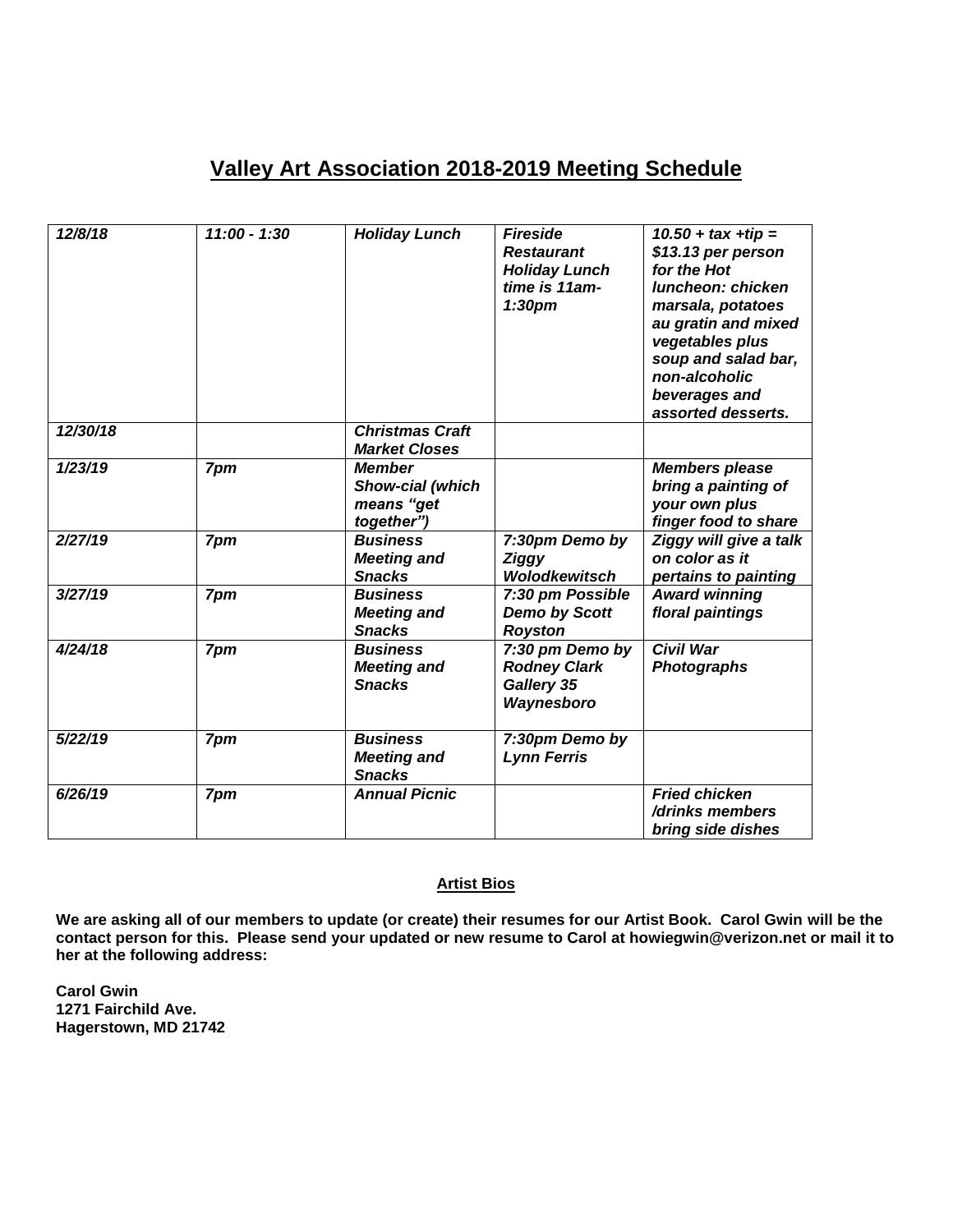#### **Future Events:**

**The Artisans Connection will NOT be gathering in December but will be gathering again on Monday January 14th , 2019. Thanks, Marjorie Tressler, founder/facilitator. Contact marjorietressler@comcast.net or 717-762-6791**

#### **Mark your calendar!!!**

#### **Michael Davis Portrait Workshop**

**On April 25, 2019, we will have a one-day six hour workshop with Michael Davis. This will be a portrait workshop with live model. Cost is \$70 for VAA and Washington County Museum of Fine Art members, and \$80 for non-members. There will be an additional model fee of \$5 to \$10. Lunch is provided. Minimum number of participants is 5 and the maximum is 8. A waiting list will be started if necessary. To register for the workshop, and for further details, please contact Elaine Wolfe at ecwolfe@frontier.com or 304-754-5116.** 

#### **Acrylic Glazing Workshop**

**An acrylic glazing workshop with David Bottini will be scheduled for the spring of 2019. A date and details for registration will be published by the end of this year.**

#### **Painting Florals Workshop**

**We are presently in touch with Scott Royston whose floral paintings have received national acclaim. The plan is to have him do the demonstration at the March General Meeting if his schedule permits, and also to do a one-day workshop in 2019. More details will be forthcoming.**

#### **Hans Guerin**

**We anticipate another workshop with Hans Guerin in 2019. We expect that the location of the workshop will be at the Washington County Museum of Fine Arts, rather than at the Mansion House Art Gallery. We will keep you posted!**

#### **Painting Groups at the Mansion House**

**Monday: Call Gretchen Starliper 240-217-4554 Time is 10am to 2-ish, Tuesday: 10am to 3-ish Call Donna Mason 301-791-6719**

#### **Figure-drawing at the Mansion House**

**Fall/winter schedule - 10:00 am to 1:00 pm on Thursday, except for December 20 and December 27. Professional models. Wayne Bladen and Melissa Bean are our regular models. No instruction. Any medium, gesture and 20 minute poses with occasional long pose session. Only cost is shared model fees. Drop-in O.K. but please contact Elaine Wolfe if interested at ecwolfe@frontier.com or call at 304-754-5116.**

**Interest in Figure-Drawing Workshop at the Mansion House Who is interested in the idea of a figure-drawing workshop at the Mansion House? If you are, please contact Elaine at above email address.**

#### **Interest in Portrait Sessions at the Mansion House**

**Is anyone interested in organizing and managing portrait sessions? Assistance can be provided for contacts with potential models. Please contact Elaine Wolfe via email ecwolfe@frontier.com or call 304-754-5116.** 

#### **Wednesday Art Group**

**This takes place every Wednesday from 10am to 2pm. Bring your lunch and paints, any medium. For more information call Audrey Mentzer at 301-739-8112 or Ruth Peyton at 301-223-8688.**

#### **Oil and Acrylic Art Classes with Marjorie Tressler**

**The Wednesday classes at the Mansion House are still the 1st and 3rd Wednesdays 6:30-9pm. All classes are for the novice to advance painters who want to study oil or acrylic plus drawing. \$65.00 for 6 classes and are continuous. Contact Marjorie at marjorietressler@comcast.net, or 717-762-6791.**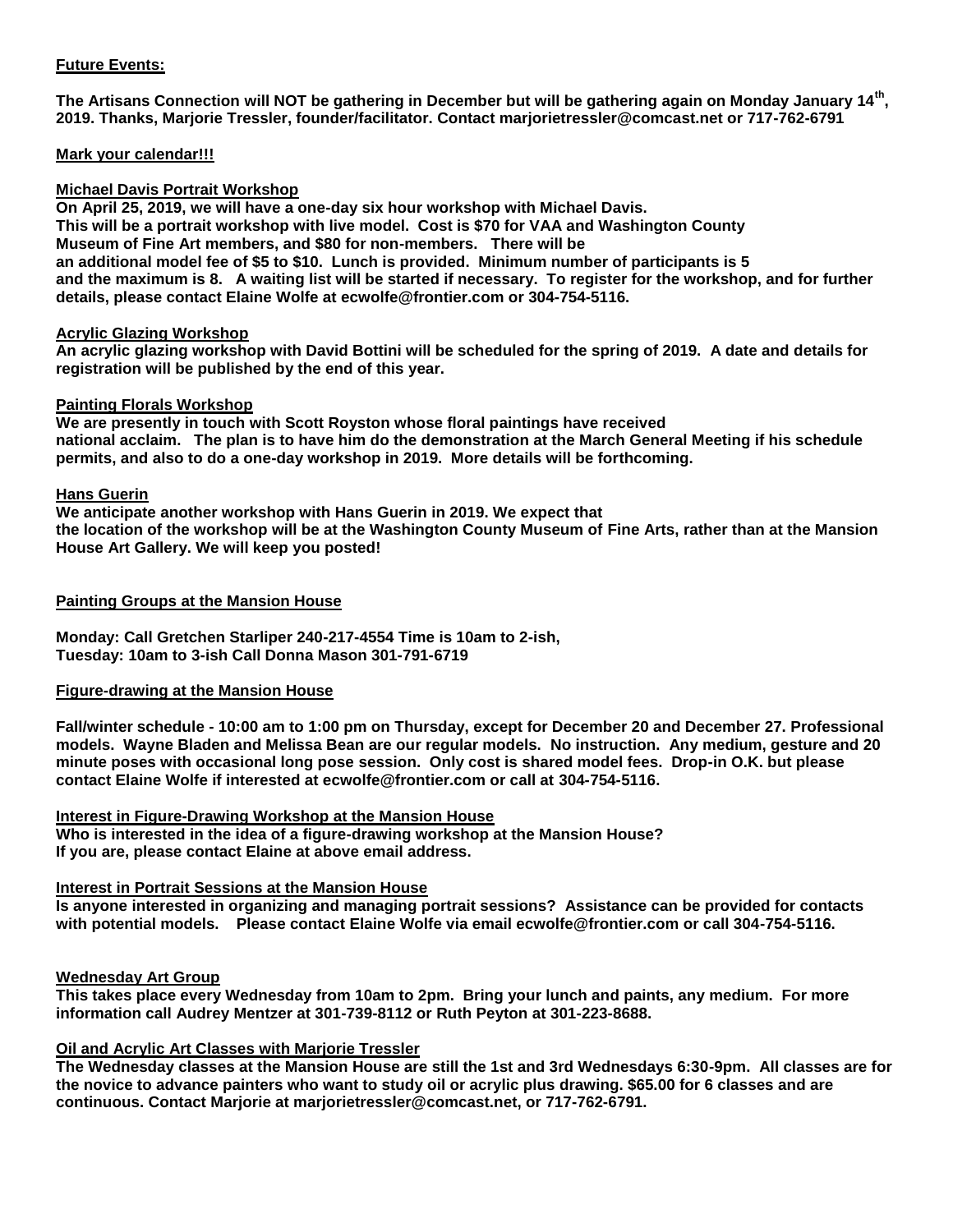#### **MEMBERS OUTSIDE ACTIVITIES**

**The following section of this newsletter includes activities that our busy members are involved in. Please pay special attention to this section and hopefully you will be able to attend or take part in some of these events.**

#### **Changes to Oil and Acrylic Art Classes with Marjorie Tressler**

**MarjorieTressler has a new location for her Waynesboro classes. They are now being held at Gallery 35 East, 35 East Main St. Please note the new hours are Mondays, 9am-12 and 1pm-4pm. Contact Marjorie at marjorietressler@comcast.net, or 717-762-6791.**

#### **Destination Arts, Waynesboro 42 West Arts Gallery**

**Donna Bingaman Oil Painting and Acrylic Classes every Wednesday from 12 - 3pm. All skill levels 42 W. Main St. Waynesboro Pa. \$15 per class. Focus on drawing, tonal values and color in your art work. Easels, tables and chairs are available. Bring in a photo of your choosing. For more information contact: Donna Bingaman 717- 762- 8394 or artsyfolks@embarqmail.com**

**Now accepting 3D artists, sculptures, and fine art crafters. Free to the public every Saturday, art demonstrations oil or watercolor painting, pottery, gourd demos, weaving, sculpting. Wednesdays, Denny Bingaman will be giving free demonstrations. Hours are Wednesday 12:00 to 3:00, Thursday 1:00 to 4:00, Friday 5:00 to 8:00, Sat. 1:00 to 6:00, and Sun. 1:00 to 4:00. Music, Wine and Refreshments are offered every Friday night from 5:30 to 8:00. To join, call Denny and Donna Bingaman 762-8394 or artsyfolks@embarqmail.com.** 

#### **Trips and Travel**

**NATIONAL PORTRAIT GALLERY, Washington, D.C.:**

**"Self-Portraits: Eye to I from 1900 to Today", November 4, 2018 - August 18, 2019.**

**NATIONAL GALLERY OF ART, Washington, D.C.:**

**"THE LIFE OF ANIMALS IN JAPANESE ART", May 5th through July 28th, 2019, covering sixteen centuries and a wide variety of media, including almost 180 masterpiece works that rarely leave Japan.**

**If interested in these exhibitions, please contact Elaine Wolfe at valleyartinfo@gmail.com or call 304-754-5116.**

## **2018 Art in the Hallway Schedule**

**Meritus Hospital December Donna Ashbaugh**

**Waynesboro Hospital November-December Cindy Smith**

> **Chambersburg Hospital December Laurie McKelvie**